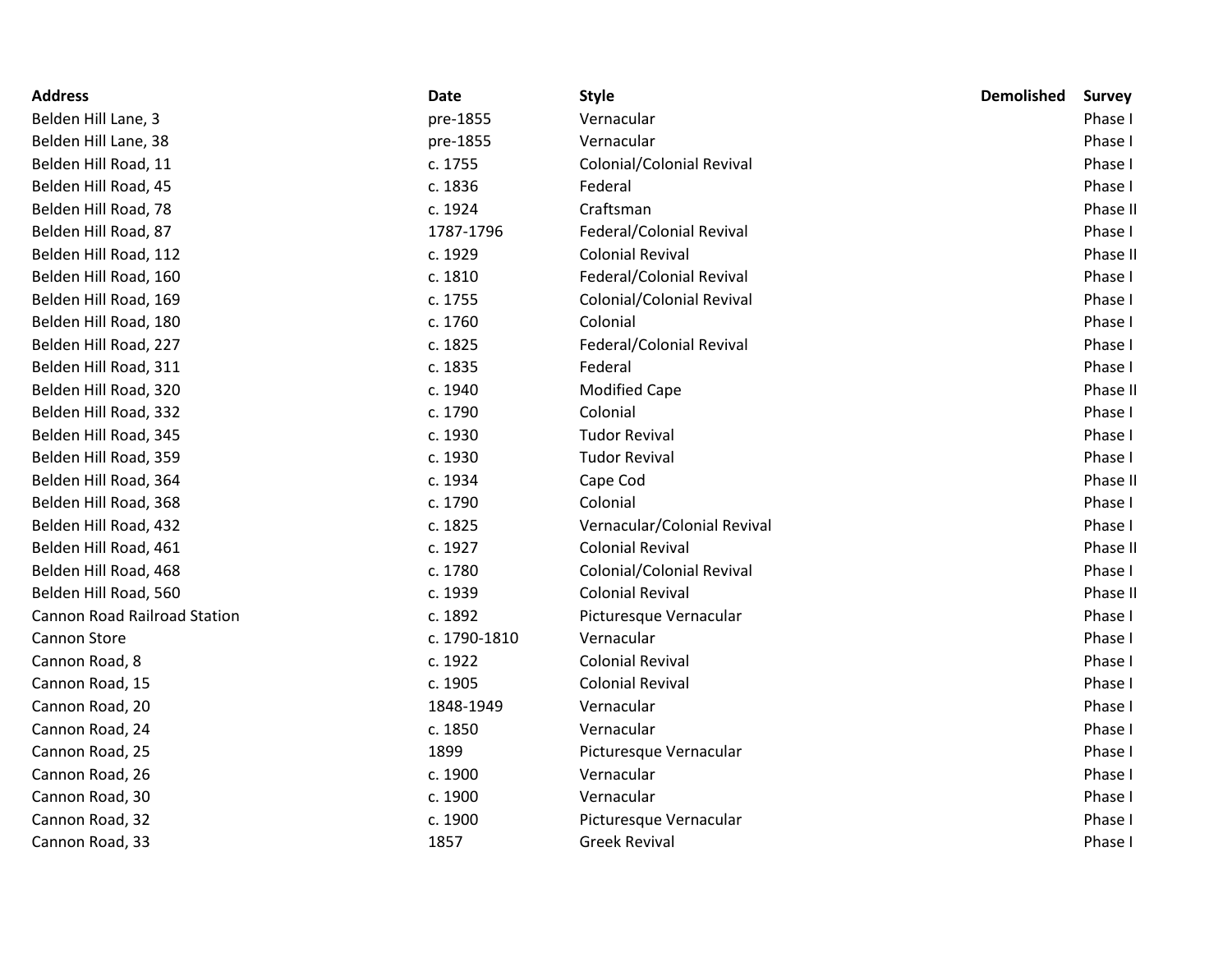| Cannon Road, 34         | 1872         | Picturesque Vernacular                |            | Phase I  |
|-------------------------|--------------|---------------------------------------|------------|----------|
| Cannon Road, 37         | c. 1900      | Picturesque Vernacular                |            | Phase I  |
| Cannon Road, 43         | 1851         | Vernacular                            |            | Phase I  |
| Cannon Road, 49         | c. 1865      | Vernacular                            | Demolished | Phase I  |
| Cannon Road, 63         | 1939         | <b>Colonial Revival</b>               |            | Phase I  |
| Cannon Road, 109        | c. 1800      | Colonial/Colonial Revival             |            | Phase I  |
| Cannon Road, 175        | c. 1927      | <b>Colonial Revival</b>               |            | Phase I  |
| Cannon Road, 226        | c. 1731      | Colonial/Colonial Revival             |            | Phase I  |
| Cannon Road, 270        | c. 1825      | Federal/Colonial Revival              |            | Phase I  |
| Cannon Road, 320        | c. 1870      | Vernacular                            |            | Phase I  |
| Catalpa Road, 32        | 1909         | Eclectic                              |            | Phase I  |
| Cedar Road, 35          | c. 1850      | Vernacular                            |            | Phase I  |
| Cedar Road, 139         | c. 1830      | Federal                               |            | Phase I  |
| Charter Oak Drive, 87   | c. 1936      | <b>Colonial Revival</b>               |            | Phase II |
| Cheesespring Road, 31   | c. 1937      | <b>Colonial Revival</b>               |            | Phase II |
| Cheesespring Road, 46   | 1910         | Arts and Crafts                       |            | Phase I  |
| Cherry Lane, 120        | c. 1890      | Queen Anne                            |            | Phase I  |
| Chestnut Hill Road, 2   | c. 1875      | Queen Anne                            |            | Phase I  |
| Chestnut Hill Road, 36  | 1940         | <b>Colonial Revival</b>               |            | Phase I  |
| Chestnut Hill Road, 46  | c. 1822      | Cape                                  |            | Phase I  |
| Chestnut Hill Road, 61  | c. 1830      | Federal                               |            | Phase I  |
| Chestnut Hill Road, 80  | c. 1930      | <b>Tudor Revival</b>                  |            | Phase I  |
| Chestnut Hill Road, 89  | c. 1920-1930 | <b>Colonial Revival</b>               |            | Phase I  |
| Chestnut Hill Road, 92  | c. 1935      | <b>Dutch Colonial Revival</b>         |            | Phase II |
| Chestnut Hill Road, 119 | c. 1924      | <b>Colonial Revival</b>               |            | Phase II |
| Chestnut Hill Road, 120 | c. 1831      | Federal/Colonial Revival              |            | Phase I  |
| Chestnut Hill Road, 132 | c. 1930      | <b>Colonial Revival/Tudor Revival</b> |            | Phase II |
| Chestnut Hill Road, 156 | c. 1930      | Federal/Colonial Revival              |            | Phase I  |
| Chestnut Hill Road, 181 | c. 1940      | <b>Colonial Revival</b>               |            | Phase II |
| Chestnut Hill Road, 182 | c. 1934      | <b>Colonial Revival</b>               |            | Phase II |
| Chestnut Hill Road, 250 | c. 1910      | <b>Colonial Revival</b>               |            | Phase I  |
| Chestnut Hill Road, 274 | c. 1940      | <b>Colonial Revival</b>               |            | Phase II |
| Chestnut Hill Road, 284 | c. 1940      | <b>Colonial Revival</b>               |            | Phase II |
| Chestnut Hill Road, 294 | c. 1830      | <b>Greek Revival/Colonial Revival</b> |            | Phase I  |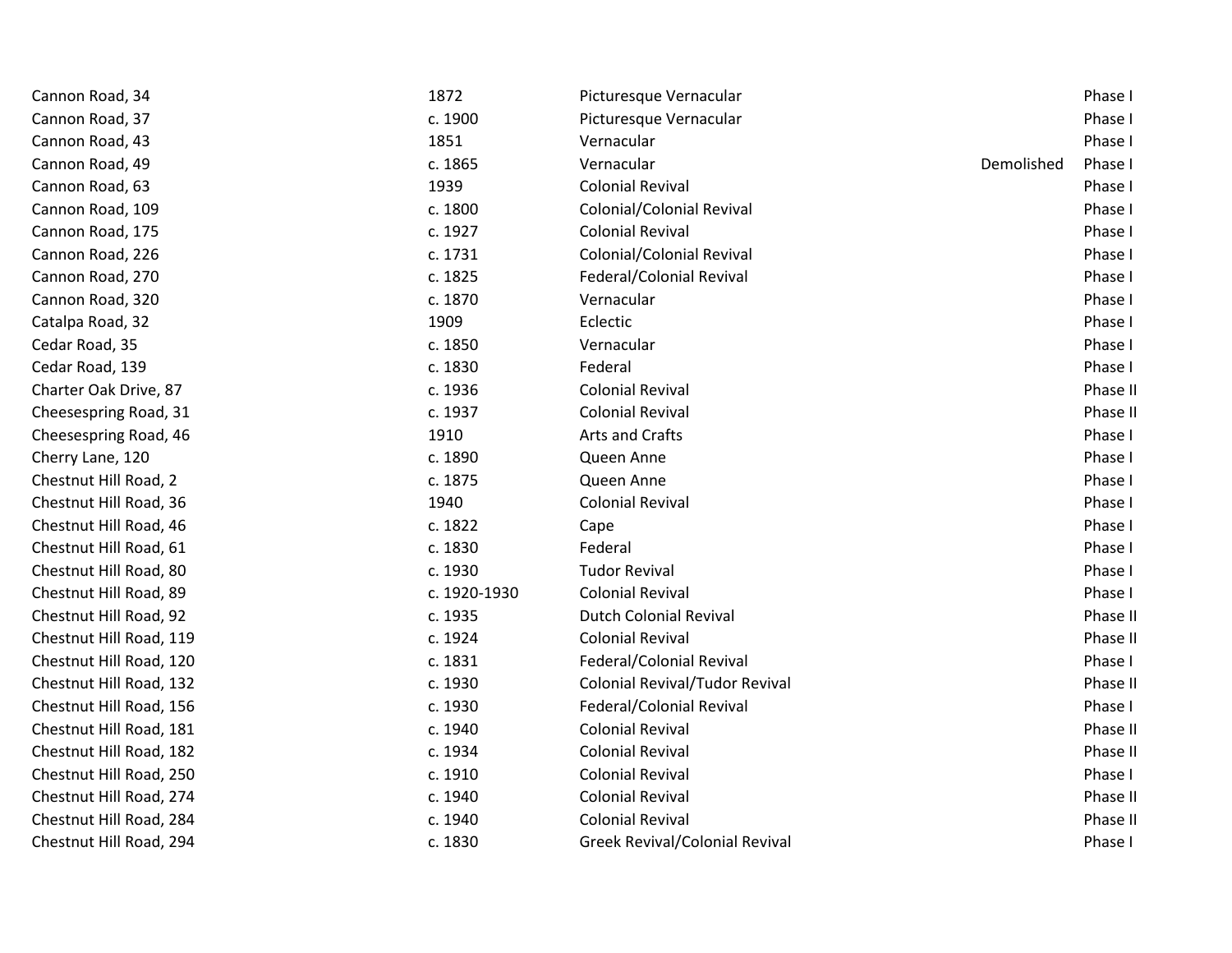| Chicken Street, 23                            | 1913               | Group of three Craftsman/Vernacular Buildings |            | Phase II |
|-----------------------------------------------|--------------------|-----------------------------------------------|------------|----------|
| Church Street, 1                              | c. 1860            | Italianate                                    |            | Phase I  |
| Church Street, 3                              | c. 1890-1900       | Picturesque Vernacular                        |            | Phase I  |
| Church Street, 23                             | c. 1915            | Vernacular                                    |            | Phase I  |
| Church Street, 33                             | c. 1875            | Vernacular                                    |            | Phase I  |
| Church Street, 37                             | c. 1839            | <b>Greek Revival</b>                          |            | Phase I  |
| Church Street, 49                             | c. 1870            | Italianate                                    |            | Phase I  |
| Collinswood Road, 1                           | c. 1830            | Federal                                       |            | Phase I  |
| Connery Street, 9                             | c. 1924            | Craftsman                                     |            | Phase II |
| Connery Street, 28                            | c. 1935            | Vernacular                                    |            | Phase II |
| Danbury Road, 23                              | Unknown            | Vernacular                                    |            | Phase I  |
| Danbury Road, 36                              | c. 1866            | <b>Greek Revival</b>                          | Demolished | Phase I  |
| Danbury Road, 39                              | c. 1900            | Vernacular                                    |            | Phase I  |
| Danbury Road, 51                              | c. 1920            | Bungalow                                      |            | Phase I  |
| Danbury Road, 78                              | 1932-1956          | Moderne/Colonial Revival                      |            | Phase I  |
| Danbury Road, 89                              | c. 1870            | Vernacular                                    |            | Phase I  |
| Danbury Road, 116                             | c. 1895            | <b>Colonial Revival</b>                       | Demolished | Phase I  |
| Danbury Road, 146                             | 1852, 1978         | Carpenter Gothic                              |            | Phase I  |
| Danbury Road, 150                             | c. 1889            | Vernacular                                    |            | Phase I  |
| Danbury Road, 150 (Kent School)               | 1843               | <b>Greek Revival</b>                          |            | Phase I  |
| Danbury Road, 150 (Lambert House)             | Early 18th Century | Colonial/Federal/Colonial Revival             |            | Phase I  |
| Danbury Road, 196                             | c. 1840            | Vernacular                                    |            | Phase I  |
| Danbury Road, 198                             | c. 1835            | <b>Greek Revival</b>                          |            | Phase I  |
| Danbury Road, 209                             | 1921               | Vernacular                                    |            | Phase I  |
| Danbury Road, 213                             | c. 1875            | Picturesque Vernacular                        |            | Phase I  |
| Danbury Road, 218                             | c. 1880            | Picturesque Vernacular                        |            | Phase I  |
| Danbury Road, 224                             | c. 1785            | Colonial/Colonial Revival                     |            | Phase I  |
| Danbury Road, 224 (Sloan-Raymond-Fitch House) | 1760-1780          | Colonial                                      |            | Phase II |
| Danbury Road, 225                             | c. 1841            | <b>Greek Revival</b>                          |            | Phase I  |
| Danbury Road, 232                             | c. 1850            | Vernacular                                    |            | Phase I  |
| Danbury Road, 237                             | c. 1877            | Italianate                                    |            | Phase I  |
| Danbury Road, 238                             | 1930               | <b>Colonial Revival</b>                       |            | Phase II |
| Danbury Road, 250                             | c. 1792            | Vernacular                                    |            | Phase I  |
| Danbury Road, 254                             | 1859               | <b>Gothic Revival</b>                         |            | Phase I  |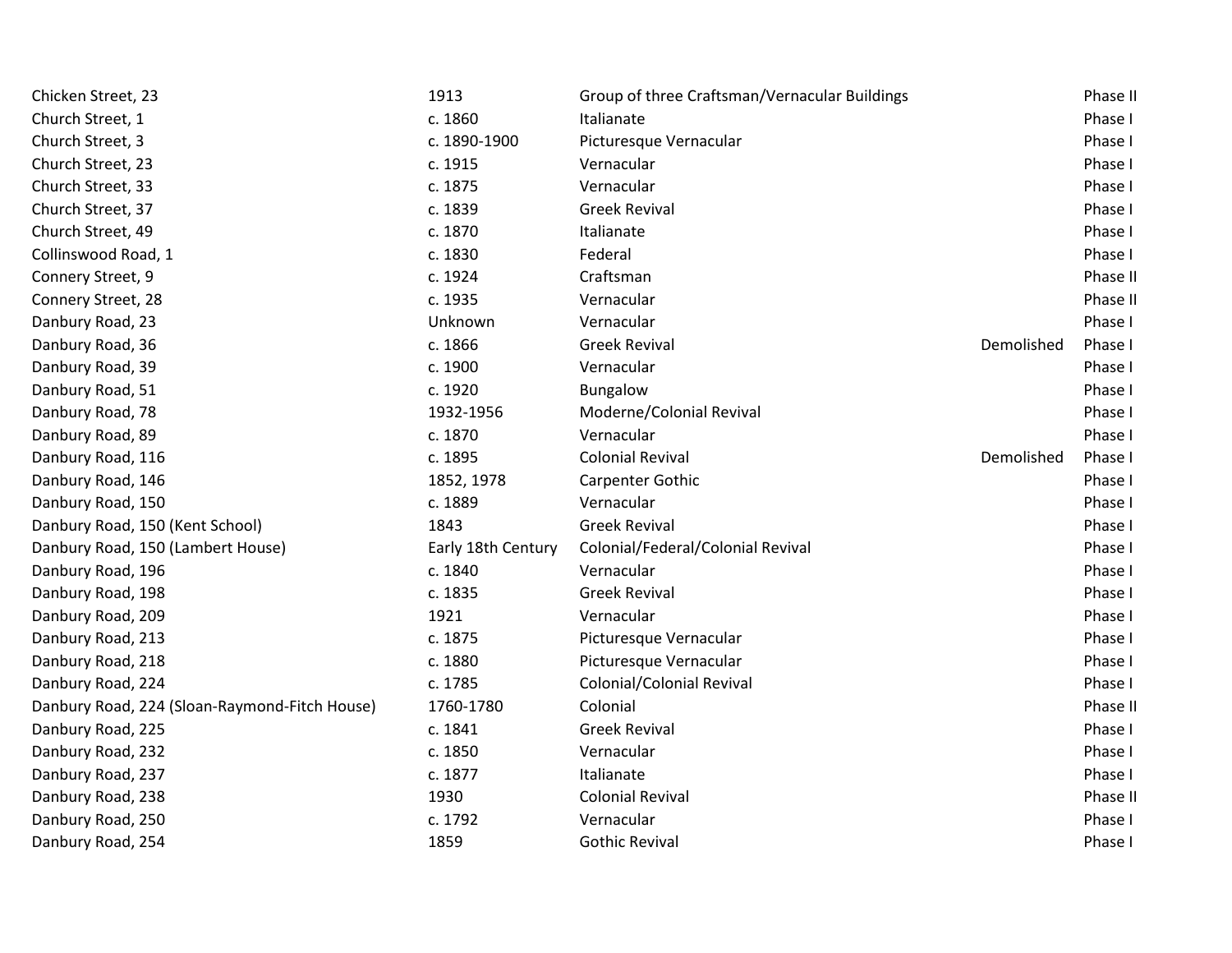| Danbury Road, 259 | 1925    | <b>Colonial Revival</b>   | Demolished | Phase I  |
|-------------------|---------|---------------------------|------------|----------|
| Danbury Road, 261 | 1927    | <b>Bungalow</b>           |            | Phase I  |
| Danbury Road, 300 | 1791    | <b>Greek Revival</b>      |            | Phase I  |
| Danbury Road, 354 | 1832    | <b>Colonial Revival</b>   |            | Phase I  |
| Danbury Road, 385 | c. 1923 | <b>Colonial Revival</b>   | Demolished | Phase I  |
| Danbury Road, 387 | c. 1865 | Italianate                |            | Phase I  |
| Danbury Road, 395 | c. 1760 | Colonial/Georgian         |            | Phase II |
| Danbury Road, 400 | 1926    | <b>Colonial Revival</b>   |            | Phase I  |
| Danbury Road, 415 | 1775    | Cape                      |            | Phase I  |
| Danbury Road, 426 | 1907    | <b>Colonial Revival</b>   |            | Phase I  |
| Danbury Road, 436 | c. 1835 | <b>Greek Revival</b>      |            | Phase I  |
| Danbury Road, 440 | c. 1922 | <b>Colonial Revival</b>   |            | Phase I  |
| Danbury Road, 444 | c. 1810 | Federal                   |            | Phase I  |
| Danbury Road, 454 | c. 1848 | Vernacular                | Demolished | Phase I  |
| Danbury Road, 462 | c. 1840 | <b>Greek Revival</b>      |            | Phase I  |
| Danbury Road, 470 | c. 1844 | <b>Greek Revival</b>      |            | Phase I  |
| Danbury Road, 475 | c. 1909 | <b>Colonial Revival</b>   |            | Phase I  |
| Danbury Road, 481 | c. 1837 | Vernacular                |            | Phase I  |
| Danbury Road, 487 | c. 1830 | <b>Greek Revival</b>      |            | Phase I  |
| Danbury Road, 490 | c. 1790 | Vernacular                |            | Phase I  |
| Danbury Road, 493 | c. 1800 | <b>Greek Revival</b>      |            | Phase I  |
| Danbury Road, 496 | c. 1845 | <b>Greek Revival</b>      |            | Phase I  |
| Danbury Road, 503 | c. 1840 | Picturesque Vernacular    |            | Phase I  |
| Danbury Road, 516 | c. 1790 | Cape/Colonial Revival     |            | Phase I  |
| Danbury Road, 523 | c. 1820 | Eclectic                  |            | Phase I  |
| Danbury Road, 526 | c. 1843 | Vernacular                |            | Phase I  |
| Danbury Road, 530 | c. 1775 | Colonial/Colonial Revival |            | Phase I  |
| Danbury Road, 532 | c. 1890 | Vernacular                |            | Phase I  |
| Danbury Road, 539 | c. 1790 | Colonial/Colonial Revival |            | Phase I  |
| Danbury Road, 687 | c. 1930 | <b>Craftsman Bungalow</b> |            | Phase II |
| Danbury Road, 699 | c. 1930 | Craftsman                 |            | Phase II |
| Danbury Road, 703 | c. 1929 | Craftsman                 |            | Phase II |
| Danbury Road, 707 | c. 1928 | Craftsman                 |            | Phase II |
| Danbury Road, 711 | c. 1937 | Craftsman                 |            | Phase II |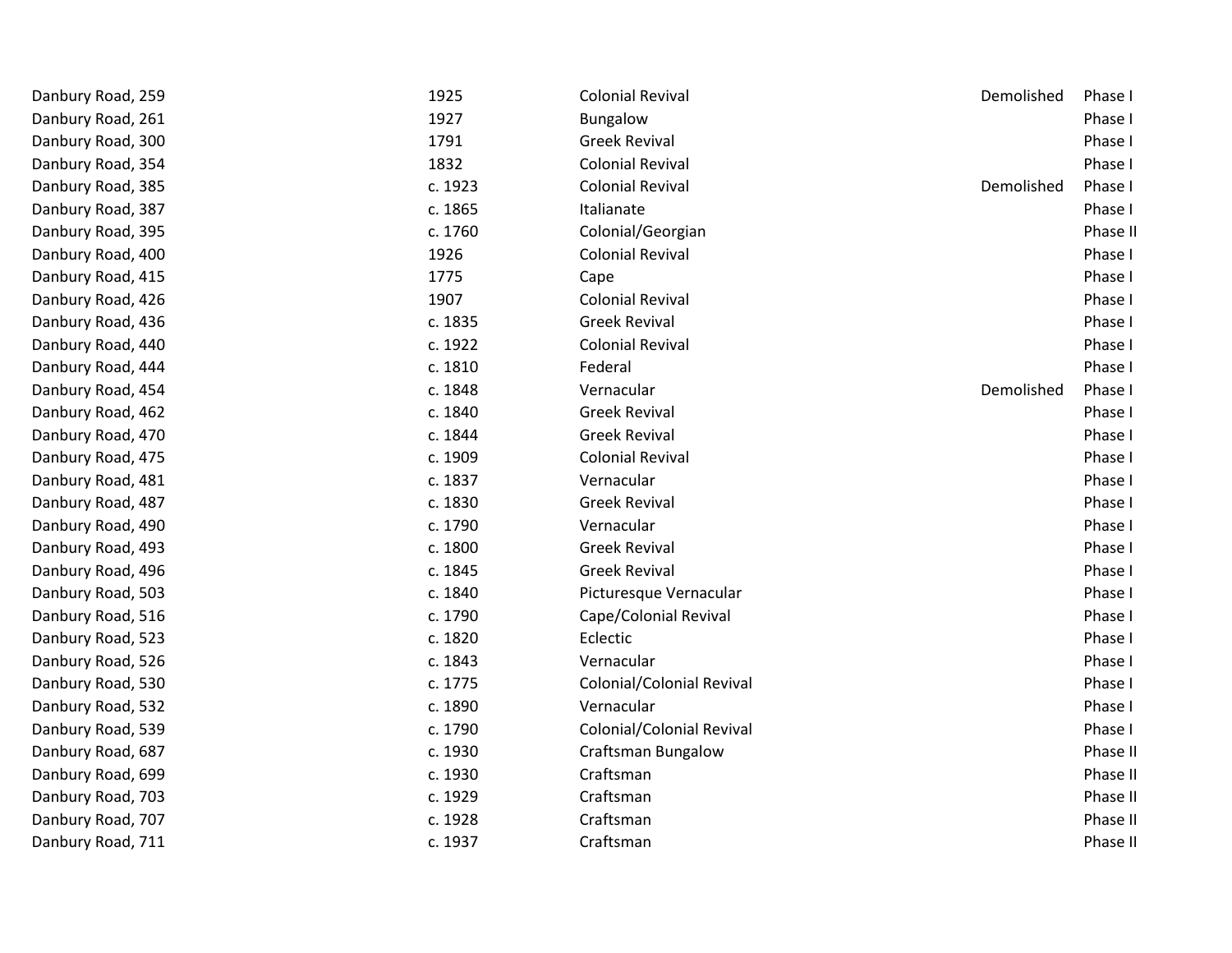| c. 1935            | Vernacular                              |            | Phase I  |
|--------------------|-----------------------------------------|------------|----------|
| c. 1930            | Vernacular                              |            | Phase II |
| c. 1925            | <b>Craftsman Bungalow</b>               |            | Phase II |
| Early 19th Century | Vernacular                              |            | Phase I  |
| 1880               | Vernacular                              | Demolished | Phase I  |
| c. 1890            | Vernacular                              | Demolished | Phase I  |
| c. 1930            | Rustic                                  |            | Phase I  |
| 1916               | <b>Colonial Revival</b>                 |            | Phase I  |
| 1820               | Cape                                    |            | Phase I  |
| c. 1930            | <b>Dutch Colonial Revival</b>           |            | Phase II |
| c. 1923            | <b>Tudor Revival</b>                    |            | Phase II |
| c. 1929            | Arts and Crafts                         |            | Phase II |
| c. 1937            | Cape Cod Cottage                        |            | Phase II |
| c. 1940            | Cape Cod Cottage                        |            | Phase II |
| c. 1940            | Cape Cod Cottage                        |            | Phase II |
| 1820               | Vernacular                              |            | Phase I  |
| c. 1940            | <b>Colonial Revival</b>                 |            | Phase II |
| c. 1940            | Cape Cod Cottage                        |            | Phase II |
| pre 1840           | Colonial                                |            | Phase I  |
| c. 1931            | <b>Colonial Revival</b>                 |            | Phase I  |
| 1885               | <b>Colonial Revival</b>                 |            | Phase I  |
| 1927               | <b>Colonial Revival</b>                 |            | Phase I  |
| 1800               | Federal/Colonial Revival                |            | Phase I  |
| c. 1936            | <b>Colonial Revival Cape</b>            |            | Phase II |
| c. 1875            | Picturesque Vernacular                  |            | Phase I  |
| c. 1923            | Colonial Revival and Ranch/Cottage      |            | Phase II |
| c. 1930            | <b>Colonial Revival</b>                 |            | Phase II |
| c. 1770            | Colonial/Picturesque Vernacular         |            | Phase I  |
| c. 1940            | Cape Cod                                |            | Phase II |
| c. 1920            | Vernacular Cottage                      |            | Phase II |
| c. 1865            | <b>Colonial Revival</b>                 |            | Phase I  |
| c. 1820            | Cape                                    |            | Phase I  |
| c. 1890            | Picturesque Vernacular/Colonial Revival |            | Phase I  |
| c. 1790            | Colonial/Picturesque Vernacular         |            | Phase I  |
|                    |                                         |            |          |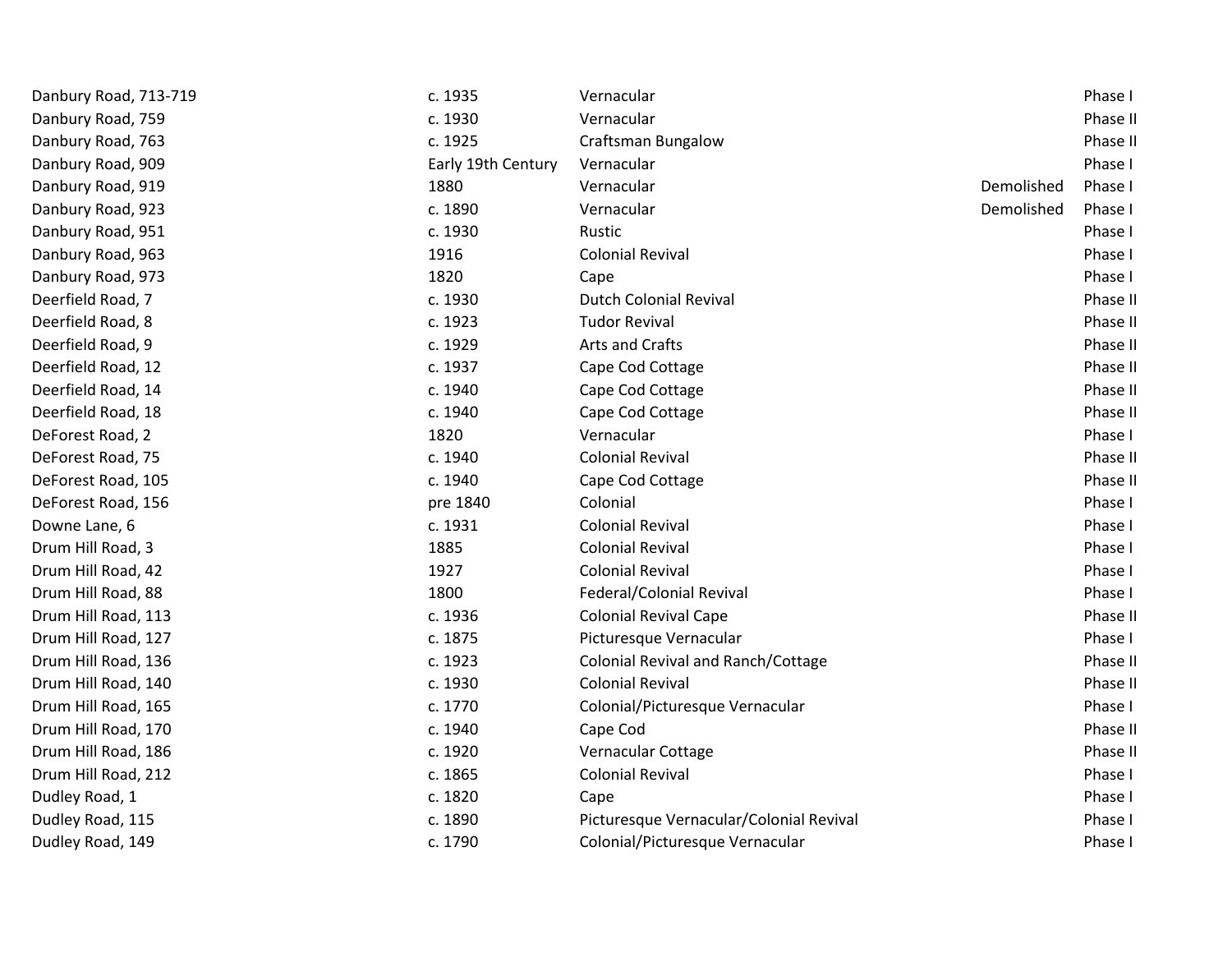| East Meadow Road, 2    | c. 1930      | <b>Spanish Mission</b>                  | Phase II |
|------------------------|--------------|-----------------------------------------|----------|
| East Meadow Road, 52   | c. 1930      | Colonial Revival/Tudor Revival          | Phase II |
| East Meadow Road, 66   | c. 1930      | <b>Tudor Revival</b>                    | Phase II |
| East Meadow Road, 79   | c. 1929      | <b>Tudor Revival</b>                    | Phase II |
| East Meadow Road, 85   | c. 1930      | Craftsman                               | Phase II |
| East Meadow Road, 86   | c. 1938      | <b>Colonial Revival</b>                 | Phase II |
| East Meadow Road, 93   | c. 1930      | Cape Cod Cottage                        | Phase II |
| Evergreen Avenue, 2    | c. 1930      | <b>Craftsman Bungalow</b>               | Phase II |
| Fairfax Avenue, 14     | c. 1925      | Vernacular                              | Phase II |
| Fairfax Avenue, 2      | c. 1929      | <b>Tudor Revival</b>                    | Phase II |
| Fullin Lane, 10        | c. 1800-1820 | Federal                                 | Phase I  |
| Godfrey Place, 6       | c. 1920      | Craftsman                               | Phase II |
| Graenest Ridge Road, 9 | c. 1924      | Chateauesque                            | Phase II |
| Grumman Hill Road, 1   | c. 1840      | Vernacular                              | Phase I  |
| Grumman Hill Road, 39  | c. 1929      | <b>Colonial Revival</b>                 | Phase II |
| Grumman Hill Road, 43  | c. 1928      | <b>Tudor Revival</b>                    | Phase II |
| Grumman Hill Road, 83  | c. 1840      | <b>Greek Revival</b>                    | Phase I  |
| Grumman Hill Road, 139 | c. 1929      | <b>Tudor Revival</b>                    | Phase II |
| Hanford Lane, 19       | c. 1927      | Vernacular                              | Phase II |
| High Ridge Road, 9     | c. 1930      | Colonial Revival/Tudor Revival          | Phase II |
| Honey Hill Road, 40    | 1901         | Vernacular                              | Phase I  |
| Honey Hill Road, 75    | pre 1855     | <b>Colonial Revival</b>                 | Phase I  |
| Honey Hill Road, 94    | 1800         | Colonial/Colonial Revival               | Phase I  |
| Horseshoe Road, 2      | c. 1925      | Vernacular with Greek Revival Influence | Phase II |
| Horseshoe Road, 14     | c. 1924      | <b>Dutch Colonial Revival</b>           | Phase II |
| Horseshoe Road, 17     | c. 1940      | Cape Cod Cottage                        | Phase II |
| Horseshoe Road, 18     | c. 1930      | Cape Cod Cottage                        | Phase II |
| Horseshoe Road, 32     | c. 1929      | Cape Cod Cottage                        | Phase II |
| Horseshoe Road, 92     | c. 1928      | Cape Cod Cottage                        | Phase II |
| Hulda Hill Road, 128   | c. 1938      | International                           | Phase II |
| Hulda Hill Road, 148   | c. 1933      | <b>Colonial Revival</b>                 | Phase II |
| Hurlbutt Street, 115   | c. 1885      | Vernacular                              | Phase I  |
| Hurlbutt Street, 118   | c. 1940      | <b>Craftsman Bungalow</b>               | Phase II |
| Hurlbutt Street, 123   | 1877         | Picturesque Vernacular                  | Phase I  |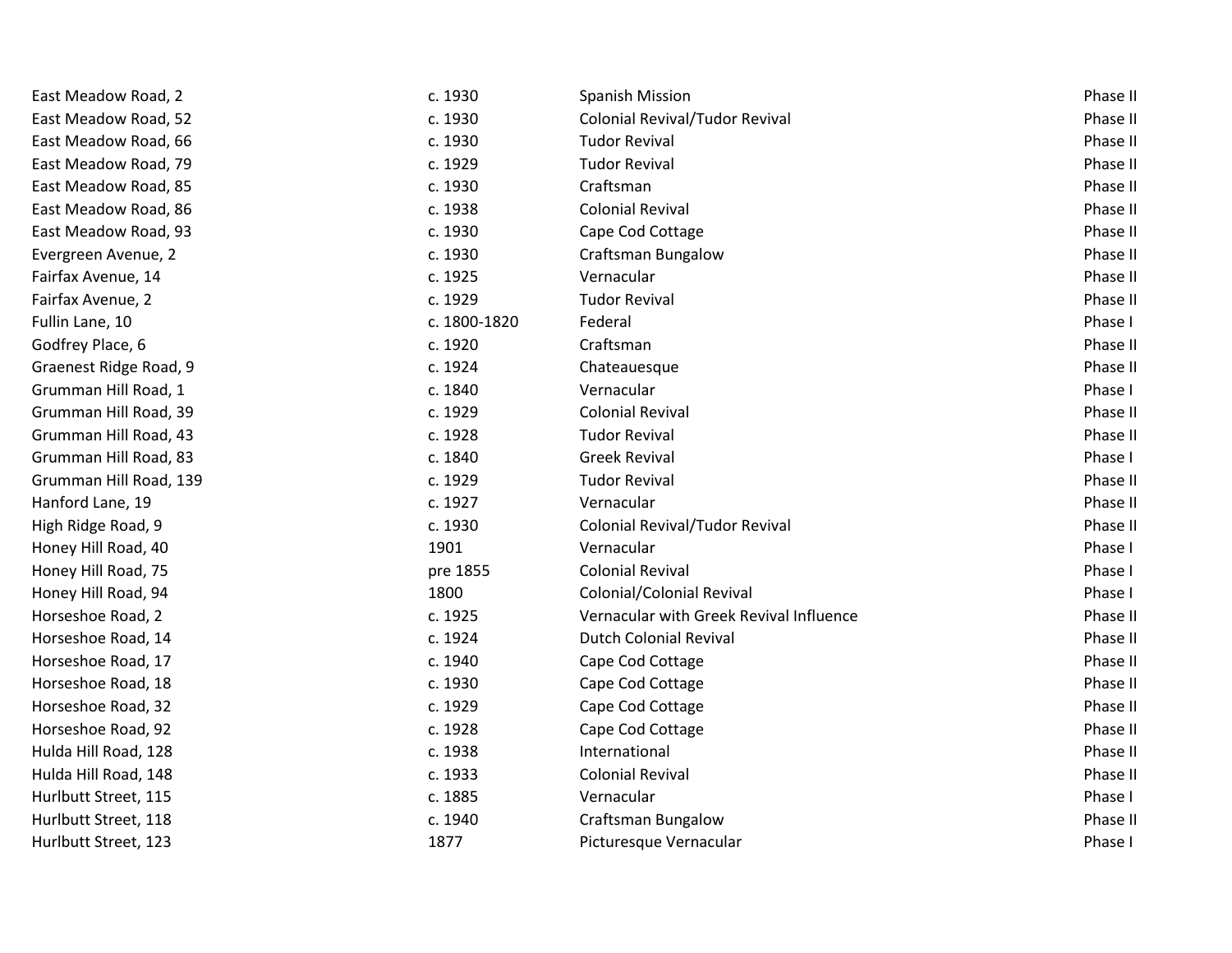| Hurlbutt Street, 126 | 1810               | Federal                                          |            | Phase I  |
|----------------------|--------------------|--------------------------------------------------|------------|----------|
| Hurlbutt Street, 132 | 1890               | Vernacular                                       |            | Phase I  |
| Hurlbutt Street, 138 | 1820               | Federal                                          |            | Phase I  |
| Hurlbutt Street, 142 | Early 19th Century | Cape                                             | Demolished | Phase I  |
| Hurlbutt Street, 152 | c. 1840            | Greek Revival/Picturesque Vernacular             |            | Phase I  |
| Hurlbutt Street, 157 | c. 1834            | Vernacular                                       |            | Phase I  |
| Hurlbutt Street, 158 | 1924               | <b>Colonial Revival</b>                          |            | Phase I  |
| Hurlbutt Street, 175 | c. 1840            | <b>Greek Revival</b>                             |            | Phase I  |
| Hurlbutt Street, 187 | 19th Century       | Vernacular                                       |            | Phase I  |
| Hurlbutt Street, 190 | c. 1780            | Colonial                                         |            | Phase I  |
| Hurlbutt Street, 211 | Late 18th Century  | <b>Colonial Revival</b>                          | Demolished | Phase I  |
| Hurlbutt Street, 245 | c. 1835            | Vernacular                                       |            | Phase I  |
| Hurlbutt Street, 257 | 1805               | Colonial/Picturesque Vernacular                  |            | Phase I  |
| Hurlbutt Street, 275 | 1799               | Colonial/Picturesque Vernacular                  |            | Phase I  |
| Hurlbutt Street, 379 | 1940               | <b>Colonial Revival</b>                          |            | Phase I  |
| Hurlbutt Street, 434 | 1780               | Colonial Picturesque Vernacular/Colonial Revival |            | Phase I  |
| Hurlbutt Street, 434 | c. 1926            | Vernacular                                       |            | Phase II |
| Hurlbutt Street, 66  | c. 1925            | Vernacular                                       |            | Phase II |
| Hurlbutt Street, 77  | c. 1835            | Vernacular                                       |            | Phase II |
| Hurlbutt Street, 90  | 1928               | <b>Colonial Revival</b>                          |            | Phase I  |
| Hurlbutt Street, 97  | c. 1924            | <b>Colonial Revival</b>                          |            | Phase II |
| Indian Hill Road, 43 | c. 1932            | Vernacular                                       |            | Phase II |
| Liberty Street, 69   | c. 1923            | <b>Dutch Colonial Revival</b>                    |            | Phase II |
| Lovers Lane, 10      | 1820               | Vernacular                                       |            | Phase I  |
| Lovers Lane, 15      | 1871               | Vernacular                                       |            | Phase I  |
| Lovers Lane, 19      | 1750               | Federal                                          |            | Phase I  |
| Lovers Lane, 26      | 1870               | Colonial/Picturesque Vernacular                  |            | Phase I  |
| Lovers Lane, 33      | Pre 1867           | Vernacular                                       |            | Phase I  |
| Mather Street, 94    | c. 1927            | Vernacular                                       |            | Phase II |
| Millstone Road, 3    | c. 1820            | Vernacular Cape                                  |            | Phase I  |
| Millstone Road, 24   | 1870               | Vernacular                                       |            | Phase I  |
| Millstone Road, 52   | 1932               | Eclectic                                         |            | Phase I  |
| Millstone Road, 121  | 1800               | <b>Greek Revival/Colonial Revival</b>            |            | Phase I  |
| Millstone Road, 131  | Late 18th Century  | Colonial                                         |            | Phase I  |
|                      |                    |                                                  |            |          |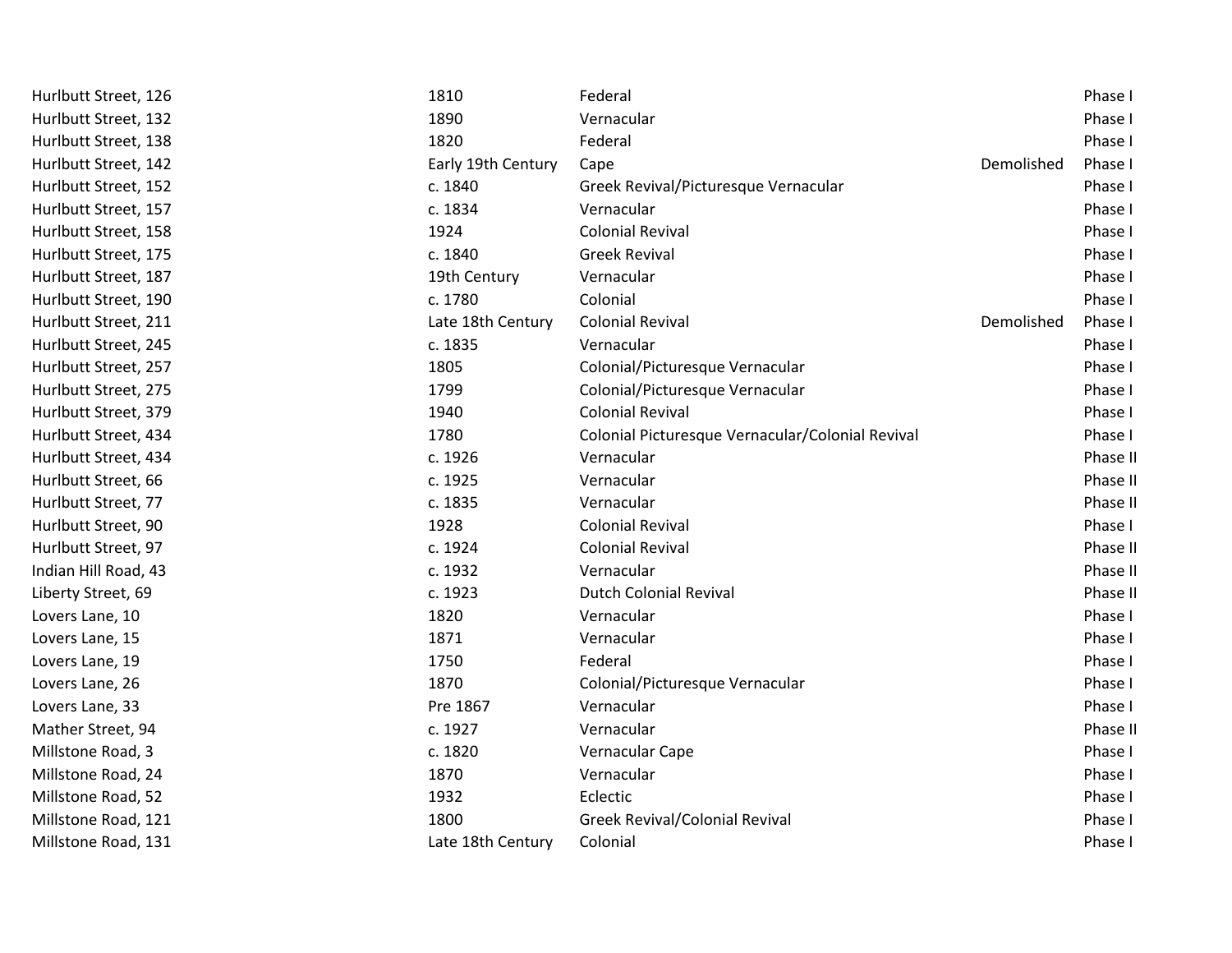| Millstone Road, 154   | c. 1920            | <b>Colonial Revival</b>               | Phase I  |
|-----------------------|--------------------|---------------------------------------|----------|
| Millstone Road, 201   | c. 1850            | <b>Converted Mill</b>                 | Phase II |
| Millstone Road, 208   | c. 1912            | <b>Colonial Revival</b>               | Phase I  |
| Millstone Road, 221   | 1963               | Contemporary                          | Phase I  |
| Millstone Road, 239   | c. 1772            | Georgian                              | Phase II |
| Millstone Road, 296   | c. 1770            | Colonial                              | Phase I  |
| Mountain Road, 20     | c. 1914            | Vernacular                            | Phase II |
| New Canaad Road, 12   | c. 1800            | Cape/Greek Revival                    | Phase I  |
| New Street, 5 and 9   | 1913               | Vernacular                            | Phase I  |
| New Street, 34        | 1925               | <b>Colonial Revival</b>               | Phase I  |
| New Street, 49        | 1915               | Eclectic                              | Phase I  |
| Newtown Turnpike, 340 | c. 1910            | Vernacular                            | Phase I  |
| Newtown Turnpike, 341 | c. 1842            | Greek Revival/Colonial Revival        | Phase I  |
| Newtown Turnpike, 457 | c. 1880            | <b>Colonial Revival</b>               | Phase I  |
| Nod Hill Road, 15     | c. 1850            | Vernacular/Colonial Revival           | Phase I  |
| Nod Hill Road, 41     | c. 1825            | Vernacular/Colonial Revival           | Phase I  |
| Nod Hill Road, 52     | c. 1920            | Modified Cape Cod                     | Phase II |
| Nod Hill Road, 61     | c. 1830            | Cape/Colonial Revival                 | Phase I  |
| Nod Hill Road, 77     | c. 1941            | <b>Colonial Revival</b>               | Phase II |
| Nod Hill Road, 88     | c. 1835            | <b>Greek Revival</b>                  | Phase I  |
| Nod Hill Road, 141    | c. 1815            | Vernacular                            | Phase I  |
| Nod Hill Road, 184    | c. 1929            | <b>Colonial Revival</b>               | Phase II |
| Nod Hill Road, 200    | c. 1812            | <b>Colonial Revival</b>               | Phase I  |
| Nod Hill Road, 209    | c. 1800            | Federal                               | Phase I  |
| Nod Hill Road, 289    | c. 1790            | Cape                                  | Phase I  |
| Nod Hill Road, 314    | c. 1770            | Federal/Colonial Revival              | Phase I  |
| Nod Hill Road, 351    | c. 1938            | <b>Colonial Revival</b>               | Phase II |
| Nod Hill Road, 354    | c. 1933            | <b>Colonial Revival/Tudor Revival</b> | Phase II |
| Nod Hill Road, 407    | 1876               | <b>Colonial Revival</b>               | Phase I  |
| Nod Hill Road, 415    | c. 1924            | <b>Colonial Revival</b>               | Phase II |
| Nod Hill Road, 430    | c. 1810            | Federal/Colonial Revival              | Phase I  |
| Nod Hill Road, 441    | c. 1930            | <b>Classical Revival</b>              | Phase II |
| Nod Hill Road, 464    | Early 19th Century | <b>Colonial Revival</b>               | Phase I  |
| Nod Hill Road, 518    | c. 1795            | Vernacular/Colonial Revival           | Phase I  |
|                       |                    |                                       |          |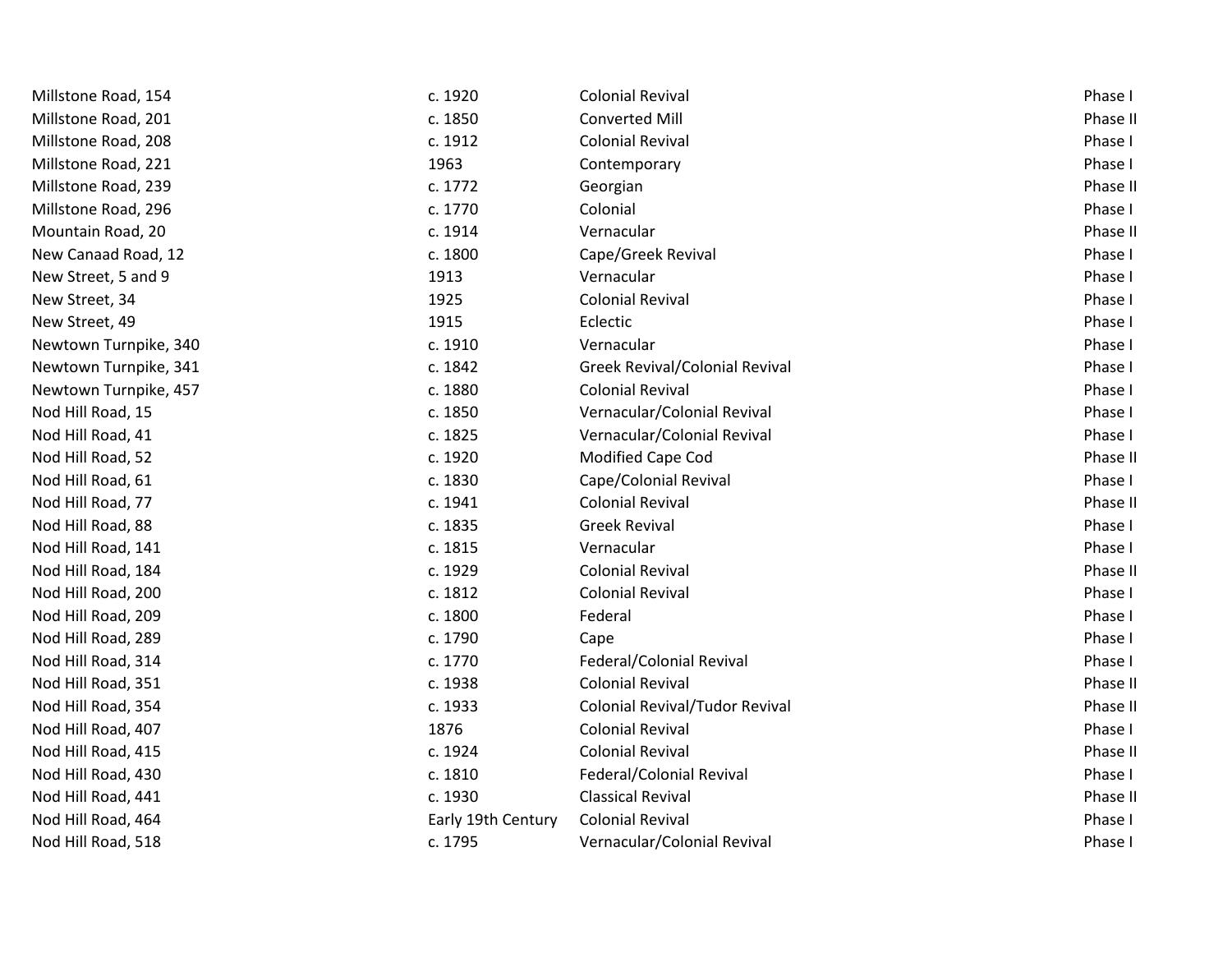| Nod Hill Road, 523        | c. 1875  | Vernacular                           |            | Phase I  |
|---------------------------|----------|--------------------------------------|------------|----------|
| Nod Hill Road, 573        | c. 1800  | <b>Colonial Revival</b>              |            | Phase I  |
| Nod Hill Road, 610        | c. 1820  | Federal                              |            | Phase I  |
| Nod Hill Road, 634        | c. 1903  | Eclectic                             |            | Phase I  |
| Nod Hill Road, 651        | c. 1943  | <b>Colonial Revival</b>              |            | Phase I  |
| Nod Hill Road, 668        | c. 1880  | <b>Colonial Revival</b>              |            | Phase I  |
| Nod Hill Road, 692        | c. 1840  | Cape                                 |            | Phase I  |
| Old Belden Hill Road, 69  | c. 1885  | Vernacular                           |            | Phase I  |
| Old Belden Hill Road, 71  | 1875     | Picturesque Vernacular               |            | Phase I  |
| Old Belden Hill Road, 105 | c. 1800  | Cape/Colonial Revival                | Demolished | Phase I  |
| Old Boston Road, 3        | c. 1790  | Colonial/Vernacular                  |            | Phase I  |
| Old Boston Road, 12       | c. 1930  | <b>Colonial Revival</b>              |            | Phase I  |
| Old Boston Road, 20       | pre 1855 | Vernacular/Colonial Revival          |            | Phase I  |
| Old Boston Road, 67       | c. 1830  | Greek Revival/Picturesque Vernacular |            | Phase I  |
| Old Danbury Road, 15      | c. 1780  | <b>Colonial/Colonial Revival</b>     |            | Phase I  |
| Old Danbury Road, 49      | c. 1830  | Federal                              |            | Phase I  |
| Old Highway, 7            | c. 1929  | <b>Craftsman Bungalow</b>            |            | Phase II |
| Old Highway, 21           | c. 1929  | <b>Colonial Revival</b>              |            | Phase II |
| Old Highway, 108          | c. 1935  | Vernacular                           |            | Phase II |
| Old Highway, 157          | c. 1925  | <b>Tudor Revival</b>                 |            | Phase II |
| Old Kings Highway, 74     | c. 1937  | Cape Cod Cottage                     |            | Phase II |
| Old Kings Highway, 185    | c. 1930  | Ranch                                |            | Phase II |
| Old Kings Highway, 187    | c. 1925  | <b>Craftsman Bungalow</b>            |            | Phase II |
| Old Kings Highway, 189    | c. 1910  | <b>Craftsman Bungalow</b>            |            | Phase II |
| Old Kings Highway, 193    | c. 1921  | <b>Craftsman Bungalow</b>            |            | Phase II |
| Old Kings Highway, 195    | c. 1940  | <b>Tudor Revival</b>                 |            | Phase II |
| Old Mill Road, 11         | c. 1830  | Federal                              |            | Phase I  |
| Old Ridgefield Road, 15   | c. 1825  | Federal                              |            | Phase I  |
| Old Ridgefield Road, 101  | c. 1928  | <b>Colonial Revival</b>              |            | Phase II |
| Olmstead Hill Road, 122   | 1968     | Contemporary                         |            | Phase I  |
| Olmstead Hill Road, 134   | c. 1929  | Vernacular                           |            | Phase II |
| Olmstead Hill Road, 190   | pre 1823 | Federal/Colonial Revival             |            | Phase I  |
| Olmstead Hill Road, 229   | c. 1790  | <b>Colonial Cape</b>                 |            | Phase I  |
| Olmstead Hill Road, 295   | 1968     | Contemporary                         |            | Phase I  |
|                           |          |                                      |            |          |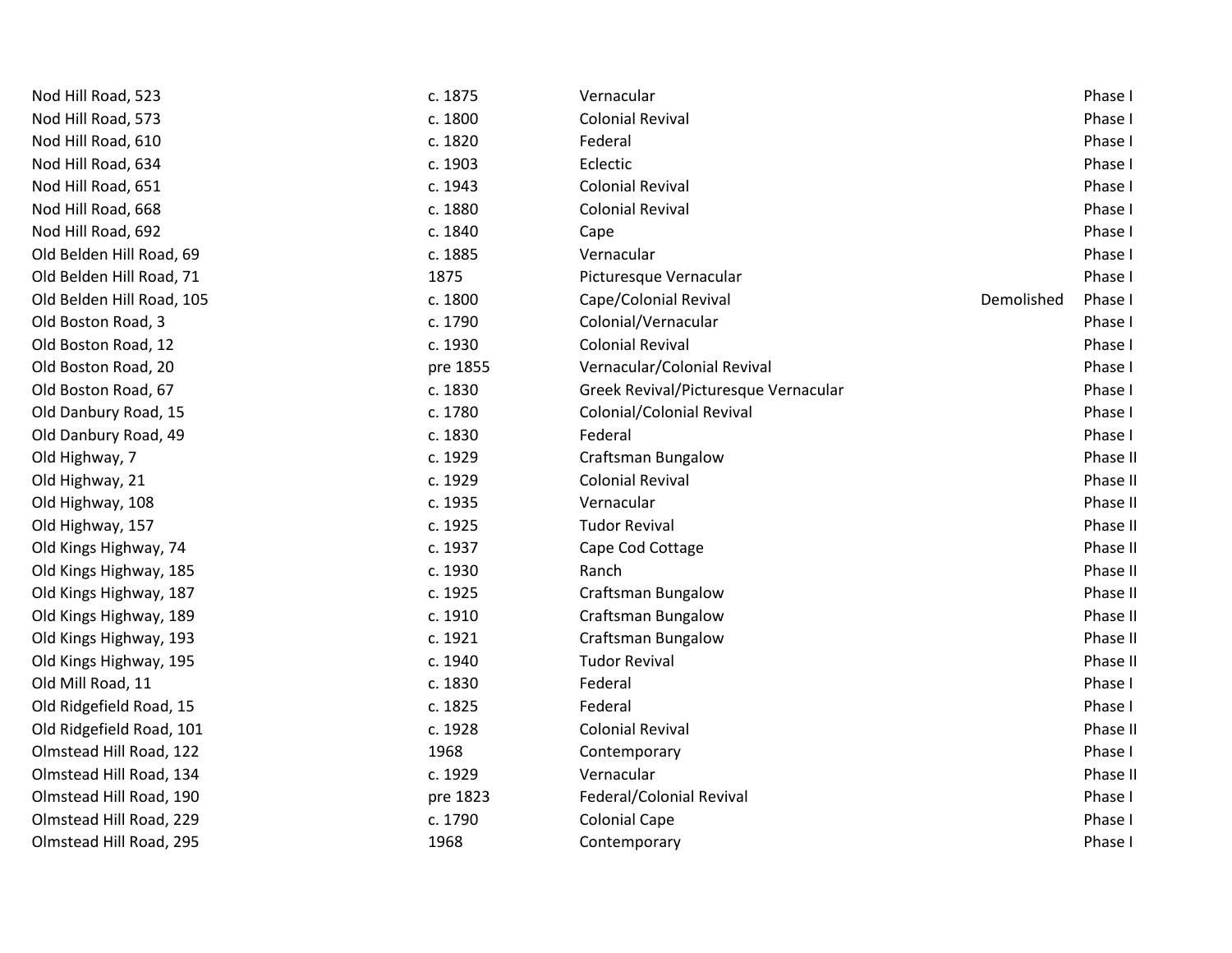| Olmstead Hill Road, 323 | c. 1930   | <b>Colonial Revival</b>         |            | Phase II |
|-------------------------|-----------|---------------------------------|------------|----------|
| Olmstead Hill Road, 411 | c. 1875   | Picturesque Vernacular          |            | Phase I  |
| Olmstead Hill Road, 414 | c. 1880   | Picturesque Vernacular          | Demolished | Phase I  |
| Own Home Avenue, 23     | c. 1925   | <b>Dutch Colonial Revival</b>   |            | Phase II |
| Own Home Avenue, 29     | c. 1932   | Craftsman                       |            | Phase II |
| Own Home Avenue, 34     | c. 1924   | Craftsman                       |            | Phase II |
| Own Home Avenue, 40     | c. 1924   | Vernacular                      |            | Phase II |
| Own Home Avenue, 42     | c. 1915   | Vernacular                      |            | Phase II |
| Own Home Avenue, 48     | c. 1915   | <b>Spanish Mission</b>          |            | Phase II |
| Partrick Lane, 14       | c. 1927   | Vernacular                      |            | Phase II |
| Pimpewaug Road, 2       | 1790      | Colonial/Picturesque Vernacular |            | Phase I  |
| Pimpewaug Road, 51      | c. 1830   | Federal                         |            | Phase I  |
| Pimpewaug Road, 172     | c. 1915   | Bungalow                        |            | Phase I  |
| Pimpewaug Road, 200     | 1910      | Bungalow                        |            | Phase I  |
| Pine Ridge Road, 67     | 1912      | Bungalow                        | Demolished | Phase I  |
| Pipers Hill Road, 145   | c. 1938   | <b>Colonial Revival</b>         |            | Phase II |
| Pond Road, 4            | 1779      | Vernacular                      |            | Phase I  |
| Pond Road, 21           | c. 1825   | Vernacular                      |            | Phase I  |
| Pond Road, 35           | c. 1938   | <b>Colonial Revival</b>         |            | Phase II |
| Portland Avenue, 66-68  | 1925      | <b>Colonial Revival</b>         |            | Phase I  |
| Portland Avenue, 86     | c. 1892   | Picturesque Vernacular          | Demolished | Phase I  |
| Range Road, 77          | 1840      | <b>Greek Revival</b>            |            | Phase I  |
| Range Road, 151         | c. 1945   | Cape Cod Cottage                |            | Phase II |
| Range Road, 163         | c. 1929   | Cape Cod Cottage                |            | Phase II |
| Range Road, 183         | c. 1860   | Cape                            |            | Phase I  |
| Range Road, 221         | c. 1938   | <b>Dutch Colonial Revival</b>   |            | Phase II |
| Raymond Lane, 14        | 1919      | Vernacular                      | Demolished | Phase I  |
| Ridgefield Road, 65     | 1832      | Federal                         |            | Phase I  |
| Ridgefield Road, 67     | c. 1826   | Federal/Colonial Revival        |            | Phase I  |
| Ridgefield Road, 69     | 1828-1832 | Federal                         |            | Phase I  |
| Ridgefield Road, 70     | 1790-1844 | <b>Colonial Greek Revival</b>   |            | Phase I  |
| Ridgefield Road, 77     | c. 1820   | Federal                         |            | Phase I  |
| Ridgefield Road, 80     | c. 1925   | <b>Colonial Revival</b>         |            | Phase I  |
| Ridgefield Road, 108    | c. 1791   | Colonial                        |            | Phase I  |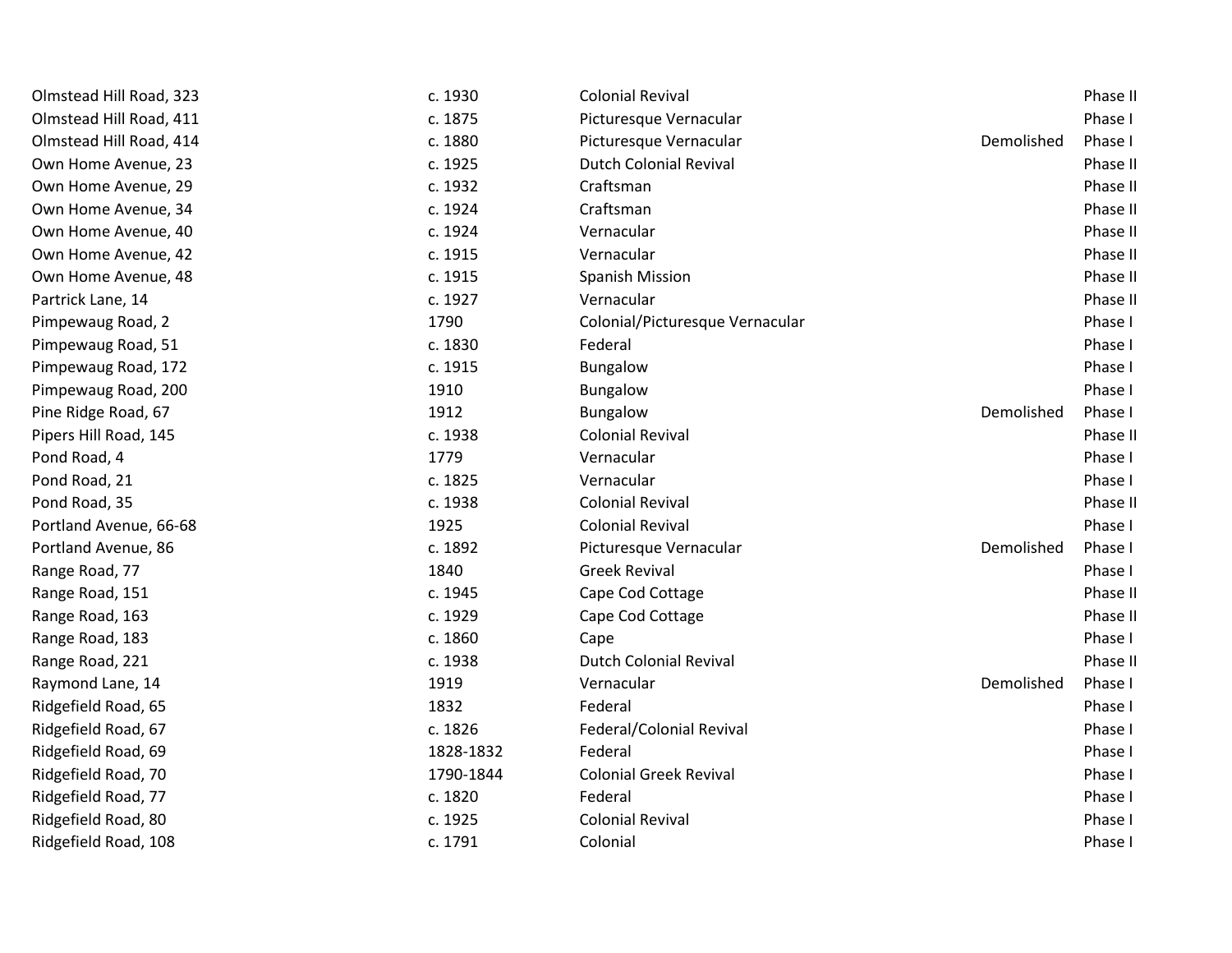| Ridgefield Road, 122,124 | 1880         | <b>Colonial Revival</b>                |            | Phase I  |
|--------------------------|--------------|----------------------------------------|------------|----------|
| Ridgefield Road, 136     | 1955         | Modern (Miesian)                       |            | Phase II |
| Ridgefield Road, 183     | 1866         | Italianate                             | Demolished | Phase I  |
| Ridgefield Road, 203     | 1855         | Vernacular                             |            | Phase I  |
| Ridgefield Road, 208     | c. 1920      | <b>Colonial Revival</b>                |            | Phase II |
| Ridgefield Road, 211     | c. 1830      | Modified Cape Cod                      |            | Phase II |
| Ridgefield Road, 225     | c. 1930      | Modified Cape Cod                      |            | Phase II |
| Ridgefield Road, 226     | c. 1825      | Federal                                |            | Phase I  |
| Ridgefield Road, 242     | 1835         | Greek Revival/Colonial Revival         |            | Phase I  |
| Ridgefield Road, 274     | 1800-1825    | Federal/Colonial Revival               |            | Phase I  |
| Ridgefield Road, 300     | 1830         | Federal/Colonial Revival               |            | Phase I  |
| Ridgefield Road, 358     | 1825         | Vernacular/Colonial Revival            |            | Phase I  |
| Ridgefield Road, 384     | c. 1790      | <b>Greek Revival</b>                   |            | Phase I  |
| Ridgefield Road, 390     | 1870         | <b>Colonial Revival</b>                |            | Phase I  |
| Ridgefield Road, 418     | c. 1850      | Vernacular                             |            | Phase I  |
| Ridgefield Road, 422     | c. 1780      | Colonial                               |            | Phase I  |
| Ridgefield Road, 433     | 1830         | Picturesque Vernacular                 |            | Phase I  |
| Ridgefield Road, 475     | c. 1940      | <b>Colonial Revival</b>                |            | Phase II |
| Ridgefield Road, 481     | c. 1927      | <b>Colonial Revival/Converted Barn</b> |            | Phase II |
| Ridgefield Road, 485     | 1850         | <b>Colonial Revival</b>                |            | Phase I  |
| Ridgefield Road, 500     | 1860         | <b>Colonial Revival</b>                |            | Phase I  |
| Ridgefield Road, 512     | 1810         | Colonial/Colonial Revival              |            | Phase I  |
| Ridgefield Road, 522     | 1790         | Colonial/Colonial Revival              |            | Phase I  |
| Ridgefield Road, 550     | c. 1742      | <b>Modified Colonial</b>               |            | Phase II |
| Ridgefield Road, 605     | c. 1755      | Georgian                               |            | Phase II |
| Ridgefield Road, 652     | 1750         | <b>Colonial/Colonial Revival</b>       |            | Phase I  |
| Ridgefield Road, 691     | c. 1900      | <b>Colonial Revival</b>                |            | Phase II |
| Ridgefield Road, 735     | 1792         | <b>Colonial Revival</b>                |            | Phase I  |
| Ridgefield Road, 742     | 18th Century | <b>Colonial Revival</b>                |            | Phase I  |
| Ridgefield Road, 759     | c. 1830      | Federal/Colonial Revival               |            | Phase I  |
| Ridgefield Road, 760     | 1850         | Eclectic                               |            | Phase I  |
| Ridgefield Road, 764     | 1843         | Federal                                |            | Phase I  |
| Ridgefield Road, 765     | c. 1927      | <b>Tudor Revival</b>                   |            | Phase II |
| Ridgefield Road, 766     | 1922         | <b>Colonial Revival</b>                |            | Phase I  |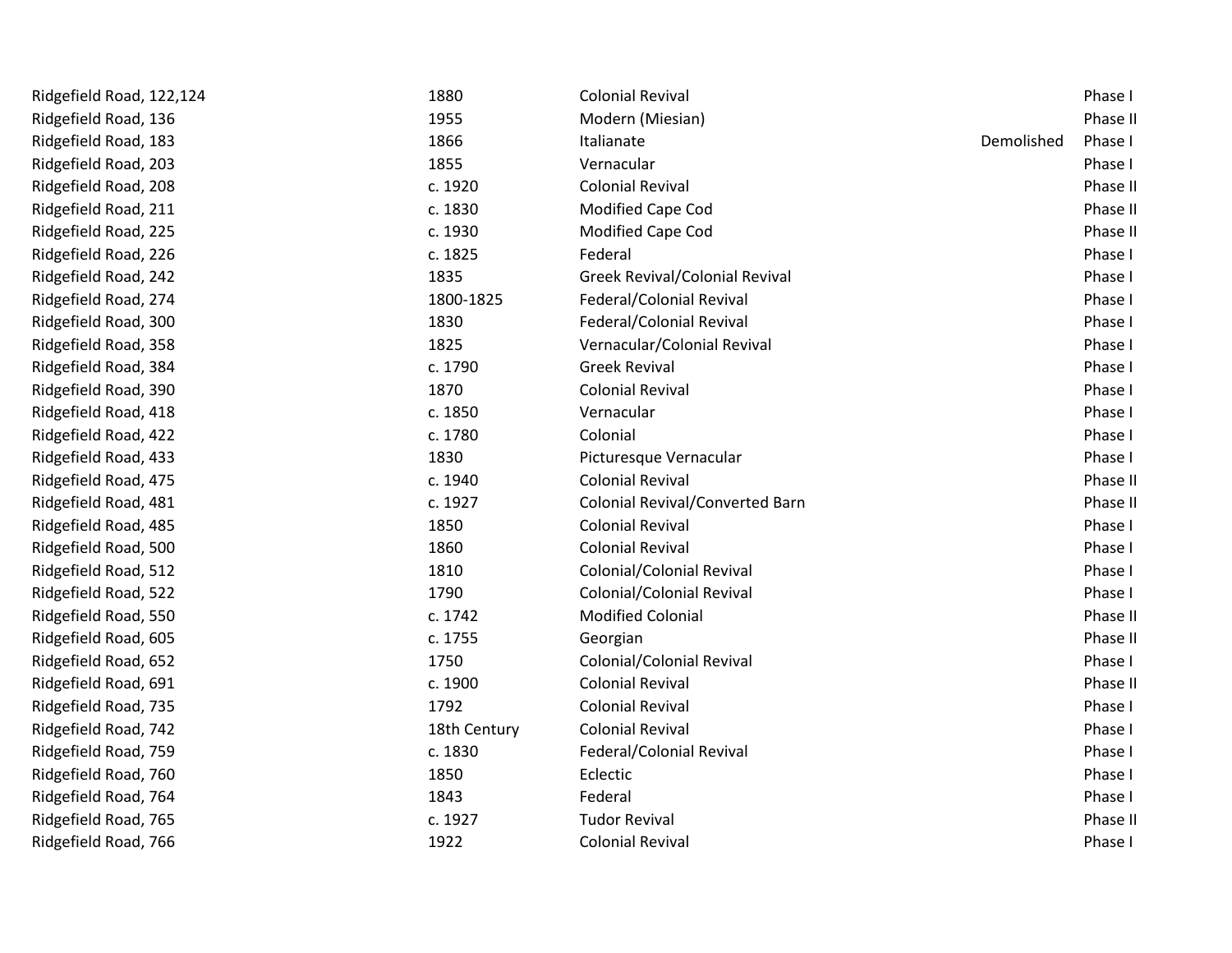| Ridgefield Road, 771    | c. 1927      | <b>Colonial Revival</b>     |            | Phase II |
|-------------------------|--------------|-----------------------------|------------|----------|
| Ridgefield Road, 782    | 1840         | Federal/Vernacular          |            | Phase I  |
| Ridgefield Road, 789    | 1837         | Vernacular                  |            | Phase I  |
| Ridgefield Road, 807    | c. 1800      | Colonial                    |            | Phase I  |
| Ridgefield Road, 823    | c. 1875      | Picturesque Vernacular      |            | Phase I  |
| Ridgefield Road, 826    | 1826         | Cape                        |            | Phase I  |
| Ridgefield Road, 830    | 1825         | Vernacular                  |            | Phase I  |
| Ridgefield Road, 831    | 1790         | Colonial                    |            | Phase I  |
| Ridgefield Road, 846    | 1790         | Federal                     |            | Phase I  |
| Ridgefield Road, 860    | 1835         | <b>Colonial Revival</b>     |            | Phase I  |
| Ridgefield Road, 871    | 1830         | Federal                     |            | Phase I  |
| Ridgefield Road, 879    | c. 1940      | Vernacular                  |            | Phase I  |
| Ridgefield Road, 901    | c. 1720      | Vernacular                  |            | Phase II |
| Ridgefield Road, 911    | c. 1935      | Vernacular                  |            | Phase II |
| Ridgefield Road, 923    | c. 1810      | Colonial/Colonial Revival   |            | Phase I  |
| Ridgefield Road, 957    | c. 1928      | Vernacular                  |            | Phase II |
| Ridgefield Road, 993    | c. 1923      | Vernacular                  |            | Phase I  |
| Ridgefield Road, 1028   | 1825         | Federal/Colonial Revival    |            | Phase I  |
| Ridgefield Road, 1031   | c. 1932      | Vernacular                  |            | Phase II |
| Ridgefield Road, 1042   | c. 1857      | Vernacular                  |            | Phase I  |
| Ridgefield Road, 1054   | c. 1840      | <b>Greek Revival</b>        |            | Phase I  |
| Ridgefield Road, 1078   | c. 1930      | Vernacular                  |            | Phase II |
| Ridgefield Road, 1083   | c. 1842      | <b>Colonial Revival</b>     |            | Phase I  |
| Ridgefield Road, 1090   | c. 1795      | Colonial/Colonial Revival   |            | Phase I  |
| Rossimur Court, 26      | c. 1932      | <b>Tudor Revival</b>        |            | Phase II |
| Route 107, 25           | 1910         | <b>Colonial Revival</b>     |            | Phase I  |
| Route 107, 29           | 1910         | <b>Colonial Revival</b>     |            | Phase I  |
| Ruscoe Road, 6          | 1826         | Cape                        |            | Phase I  |
| Ruscoe Road, 114        | 1772         | Colonial/Colonial Revival   |            | Phase I  |
| Scribner Hill Road, 125 | 1826         | Cape                        |            | Phase I  |
| Seeley Road, 36         | 1825         | Federal                     |            | Phase I  |
| Seeley Road, 45         | 1852         | Vernacular/Colonial Revival |            | Phase I  |
| Seeley Road, 67         | 19th Century | <b>Colonial Revival</b>     |            | Phase I  |
| Seeley Road, 105        | c. 1760      | <b>Colonial Revival</b>     | Demolished | Phase I  |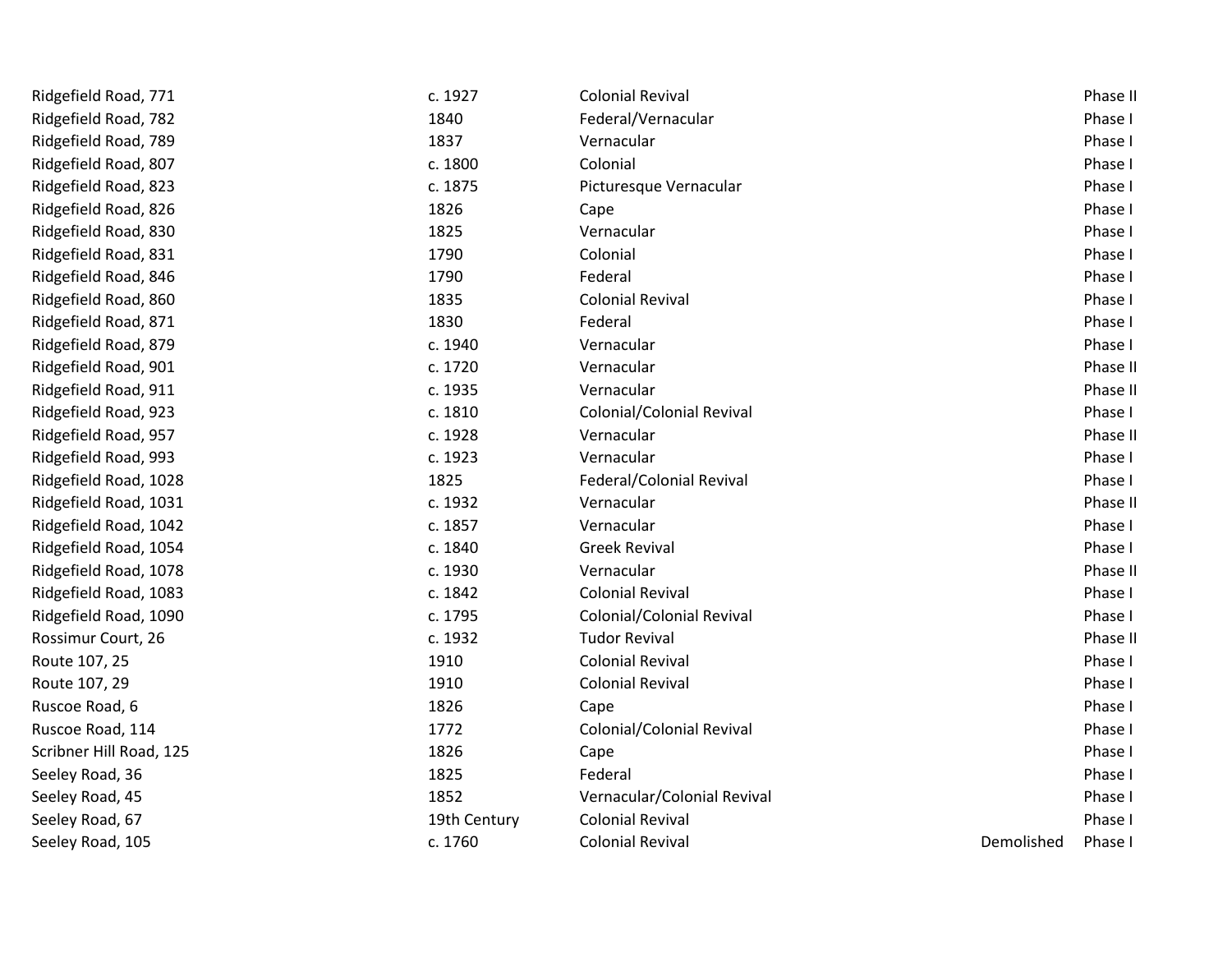| Seir Hill Road, 76      | 1875    | <b>Colonial Revival</b>       |            | Phase I  |
|-------------------------|---------|-------------------------------|------------|----------|
| Shadow Lane, 30         | 1938    | International Style           |            | Phase I  |
| Shadow Lane, 51         | c. 1757 | Colonial                      |            | Phase I  |
| Sharp Hill Road, 14     | c. 1920 | Craftsman                     |            | Phase II |
| Sharp Hill Road, 36     | c. 1800 | Cape                          |            | Phase I  |
| Sharp Hill Road, 77     | c. 1921 | <b>Dutch Colonial Revival</b> |            | Phase II |
| Sharp Hill Road, 103    | 1910    | <b>Colonial Revival</b>       |            | Phase I  |
| Sharp Hill Road, 114    | c. 1925 | <b>Colonial Revival</b>       |            | Phase II |
| Sharp Hill Road, 122    | c. 1928 | <b>Tudor Revival</b>          |            | Phase II |
| Sharp Hill Road, 167    | c. 1922 | Foursquare                    |            | Phase II |
| Sharp Hill Road, 190    | c. 1815 | Federal                       |            | Phase I  |
| Sharp Hill Road, 203    | c. 1815 | Vernacular                    |            | Phase I  |
| Sharp Hill Road, 240    | c. 1800 | Cape/Picturesque Vernacular   |            | Phase I  |
| Silver Spring Road, 179 | c. 1860 | Cape                          |            | Phase I  |
| Skunk Lane, 105         | c. 1935 | <b>Colonial Revival</b>       |            | Phase II |
| Skunk Lane, 143         | c. 1936 | Vernacular                    |            | Phase II |
| Skunk Lane, 167         | c. 1931 | <b>Colonial Revival</b>       |            | Phase II |
| Sturges Ridge Road, 88  | c. 1827 | Federal/Colonial Revival      | Demolished | Phase I  |
| Sturges Ridge Road, 109 | c. 1832 | Federal                       |            | Phase I  |
| Sturges Ridge Road, 137 | c. 1848 | <b>Greek Revival</b>          |            | Phase I  |
| Sturges Ridge Road, 214 | 1913    | <b>Colonial Revival</b>       |            | Phase I  |
| Sunset Hill Road, 9     | c. 1932 | Vernacular                    |            | Phase II |
| Sunset Hill Road, 10    | c. 1930 | Craftsman                     |            | Phase II |
| Sunset Hill Road, 16    | c. 1937 | Cape Cod Cottage              |            | Phase II |
| Sunset Pass, 12         | c. 1931 | <b>Dutch Colonial Revival</b> |            | Phase II |
| Sunset Pass, 17         | c. 1930 | Vernacular                    |            | Phase II |
| Sunset Pass, 20         | c. 1929 | Vernacular                    |            | Phase II |
| Sunset Pass, 30         | c. 1925 | Vernacular                    |            | Phase II |
| Thayer Pond Road, 355   | c. 1932 | Vernacular                    |            | Phase II |
| Trails End Road, 39     | c. 1939 | <b>Tudor/Colonial Revival</b> |            | Phase II |
| Vista Road, 60          | c. 1850 | Vernacular                    | Demolished | Phase I  |
| West Church Street, 31  | c. 1912 | <b>Colonial Revival</b>       |            | Phase I  |
| West Meadow Road, 8     | c. 1927 | <b>Colonial Revival</b>       |            | Phase II |
| West Meadow Road, 21    | c. 1930 | <b>Tudor Revival</b>          |            | Phase II |